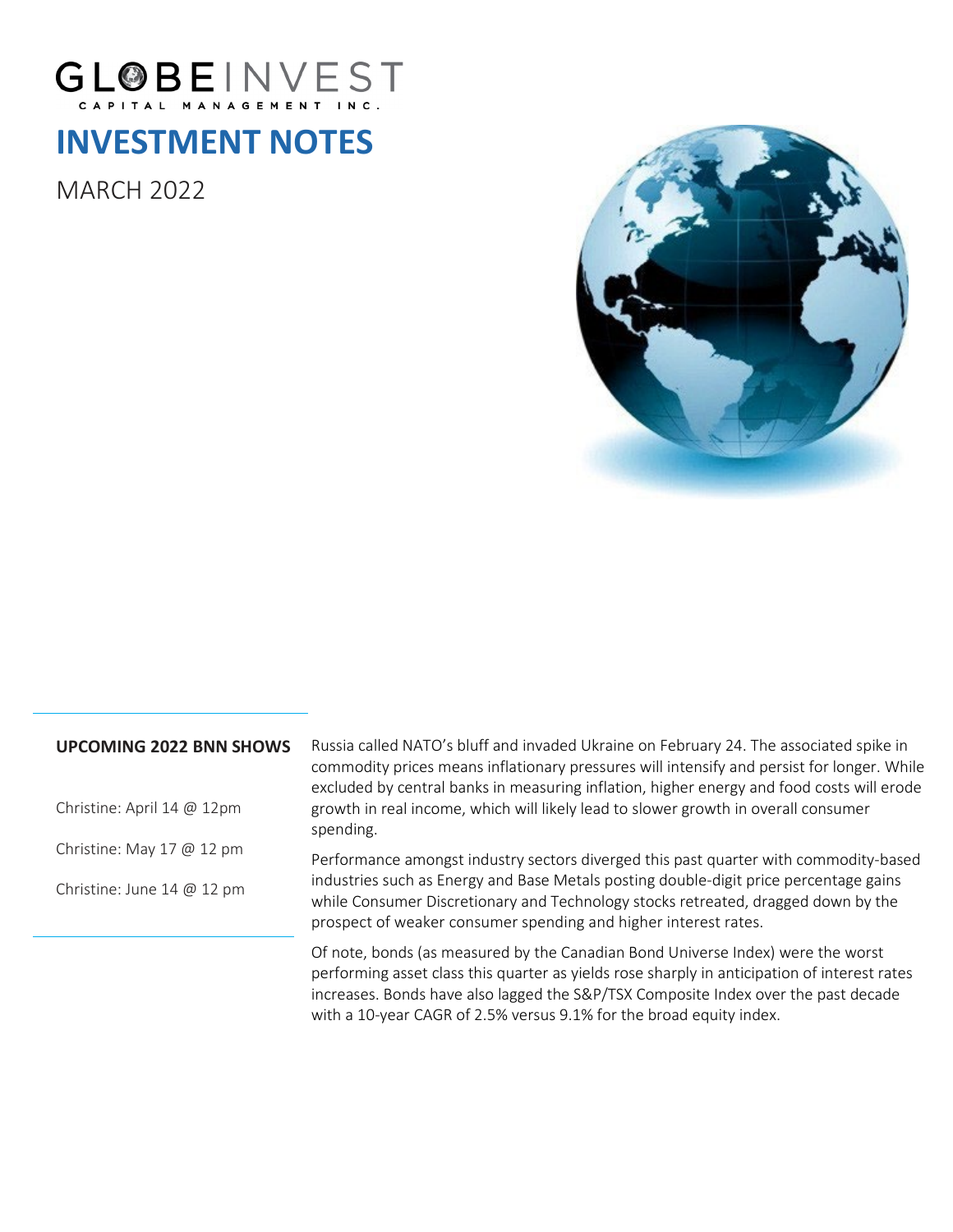#### GEOPOLITICAL CRISES

History shows that geopolitical crises often have a modest impact on U.S. equities. Typically, stocks track earnings, not wars. While these events exact a terrible human toll, they tend not to affect equity valuations over the long term. A review of 22 major nonfinancial shocks, from the Pearl Harbour attack onward revealed that these events on average led to a one-day loss of about 1.1%, with the total retracement from the geopolitical event date averaging 4.8%. It typically took 20 days for equities to bottom and 43 days to bounce back.

In the case of the Russia/Ukraine war, March 8 may have been the bottom, 12 days after the invasion started. On that day, the S&P500 Index was down 2.8% over the 12 days and 13.0% from its closing high on January 3. By the end of the quarter, the Index rallied to finish up 8.6% from its trough. Granted, it may be premature to draw any conclusions while the conflict is ongoing.

The geopolitical climate has shifted dramatically and has far-reaching implications for global trade. No matter how the war in Ukraine ends, it is unlikely the global economy will remain as tightly integrated as it once was. The world looks increasingly bifurcated as most Western countries have imposed aggressive sanctions against Russia while other nations such as China, India, and United Arab Emirates have not.

#### THE ECONOMY

The economic impact of this war will vary across geographies depending on a country's proximity and reliance on Russian exports. From a global perspective, Russia's GDP is relatively small, only 1.7% of global GDP (comparable to Canada) so an abrupt slowdown of its economy will have minimal direct impact. Russian exports consist primarily of fossil fuels, base metals, agricultural products, and fertilizer. It is the collateral impact resulting from the price spike in these products, due to sanctions on Russian goods, that will weigh on global economic growth and increase inflation this year.

The North American economy is relatively insulated from Russian trade activity compared to the European Union (EU) which relies on Russia for 40% of its natural gas and 25% of its oil consumption. The United States has banned all Russian oil and gas imports and the U.K will phase out Russian oil imports by the end of 2022. On March 8th, the EU announced a new plan called REPowerEU to seek alternative supplies with the goal to reduce EU's purchase of Russian gas by two-thirds before the end of 2022 and to be independent of Russia energy well before 2030.

The risk of stagflation has risen since the invasion, which has exacerbated the rise in food and energy prices. Three conditions typically exist in stagflation: (1) rising inflation (2) slowing economic growth and (3) high unemployment. Presently, two of the three conditions have been met.

The job situation in both Canada and the United States is healthy and has recovered to pre-pandemic levels. However, with the unemployment rate falling back to the pre-COVID level, wage inflation starts to become worrisome. Encouragingly, the labour participation rate in the United States, which had been stagnant for most of 2021, has

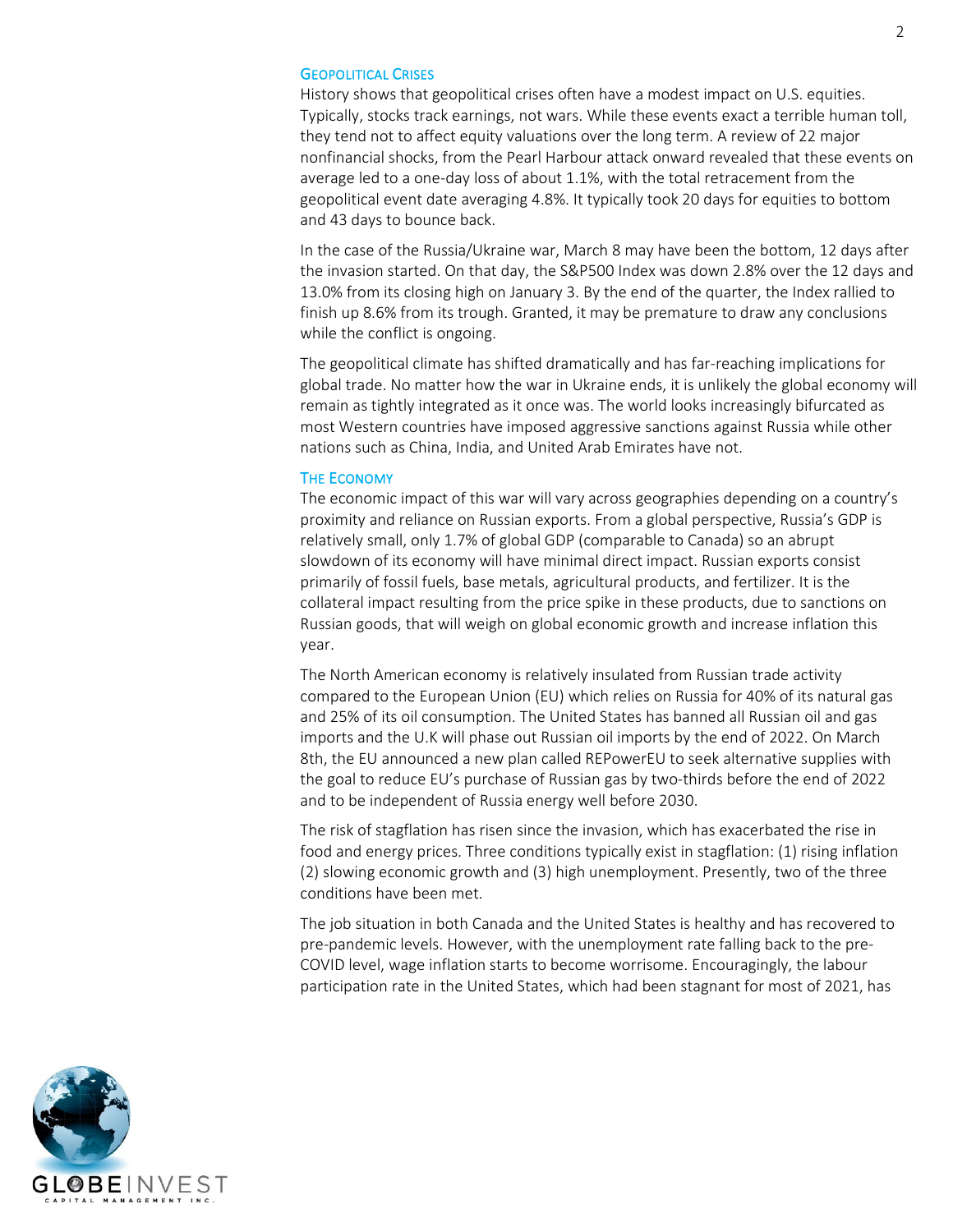been steadily climbing since the fall, thereby expanding the labour pool (Chart 1). The Great Resignation looks to be reversing the course. Reasons behind the improvement include receding worries about catching COVID, schools reopening allowing parents to return to work full-time, and for some, a realization that retirement happened too early. In Canada, a renewed focus on increasing immigration to compensate for reduced levels during the health crisis has resulted in a historically high number of newcomers arriving in 2021, with even higher targets set by the federal government through 2024. Immigration accounts for almost 100% of Canada's labour force growth.

Elevated food and energy costs will erode growth in real household income and dampen overall economic growth. Even before the war, GDP growth in most countries was expected to slow this year from the elevated levels recorded last year by the global economy emerging from the recession. Notwithstanding recent downward revisions, real GDP growth in Canada and the United States is expected to be in the 3% to 4% range this year, with Canada outpacing the United States, before growth rates moderate further in 2023.

#### CENTRAL BANKS

North American central banks appear to be satisfied that maximum sustainable employment has been achieved, so now the focus is price stability. Inflation is running significantly above the stated target of averaging 2% and is projected to continue to do so through to 2023. Less accommodative monetary policy is necessary to assuage both shortterm and long-term inflation concerns. While current inflation is high at 5.7% in Canada and 7.9% in the United States, expected inflation over the longer-term is anchored with the U.S. 10-Year Breakeven Inflation Rate at 2.84% (Chart 2).

Commodity prices have spiked up, but supply-induced price shocks do not generally persist for a prolonged period of time. As the old adage goes, "the cure for high prices is high prices." When prices keep going up, demand destruction and an increase in supply follow, both of which eventually leads to lower prices. For reference, the futures curves for various commodities are all in backwardation (charts 3-8), meaning financial markets do not believe that today's high prices will persist over the medium-term.

Presently, the U.S. Federal Reserve projects that the Federal funds rate will be 1.9% by the end of this year and 2.8% by the end of 2023 compared to 0.5% now. The pace of the interest rate increases has become murkier as inflation has recently been revised upwards. Market pundits opine aggressively front-loading monetary tightening may be most effective to rein in inflation expectations. Financial markets are projecting a quicker pace of increases than the Federal Reserve, estimating that the Federal funds rate will reach 2.5% by year-end and 3.0% in 2023.

The shift from quantitative easing (QE) to quantitative tightening (QT) is also being closely monitored. Last time around, following the financial crisis, the pace of the run-off was very gradual, and QT did not start until three years after QE ended in 2015. This time the Fed's balance sheet is almost double the size at \$8.5 trillion, economic growth is higher, and inflation is higher. Accordingly, Fed officials have signaled QT may start in May, just two months QE ended and at a much faster pace.

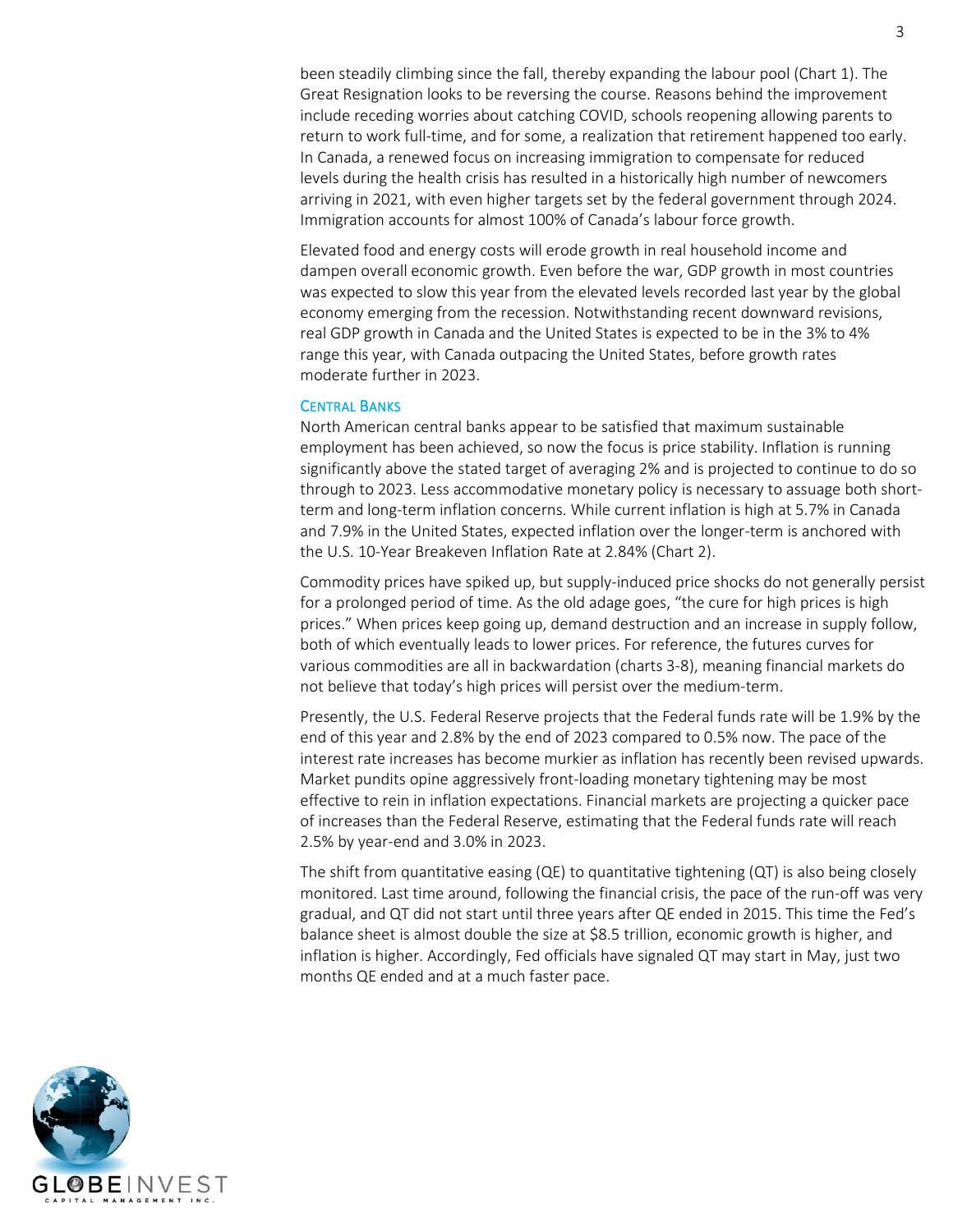The Fed hopes to tame inflation through interest rate hikes and QT while holding unemployment steady and avoiding a recession. History shows that a soft landing is difficult to achieve, but there are some unusual features in today's economy that are more supportive of that outcome. In addition to higher interest rates, a shift from demand for goods to services may further reduce demand for durable goods and when combined with improved supply as bottlenecks are resolved, result in lower prices for items such as cars, appliances, and electronics. Secondly, as the U.S. labour force bounces back, employment can continue to grow without putting significant upward pressure on wages for companies.

The U.S Treasury yield curve has flattened significantly since the last quarter. The 10- Year/2-Year spread went negative last week, albeit briefly, also known as "inverting". This is a cause for concern as an inverted curve remains one of the best leading indicators of a recession. Bear in mind, recessions do not typically start ahead of the curve inverting and the lead time could be as long as two years, with the average lead time of 16 months based on the last seven recessions. Furthermore, the S&P 500 historically peaked an average of eleven months after an inversion, gaining 15% over this timeframe. Nonetheless, the flattening yield curve is flashing a warning sign and signals an increased probability of a recession over the next few years.

The FOMC is committed to being data dependent so its path is not set in stone. Its actions are influenced and adjusted depending on incoming data and financial market stability. In the near-term, a more flexible inflation range may be required as the pendulum swings towards less globalization.

#### TREND TO DEGLOBALIZATION OR MORE ONSHORING

Over the past thirty years, the global economy has benefitted from globalization which is considered deflationary as corporations sought to manufacture goods in lowest cost regions around the world. Consumers in developed countries benefitted through low priced products contributing to low inflation, while workers in developing countries benefitted from the jobs provided by manufacturing the goods.

The supply chain disruptions arising from the global healthcare crisis highlighted the problems that can arise from sourcing goods from far away countries. More recently, the Russia/Ukraine war highlighted the vulnerabilities that come with relying on autocratic countries for key goods and materials. There is a recognition amongst countries and corporations that the lowest cost source may not always be the optimal solution.

The semiconductor industry is one that has recognized the importance of increasing local sourcing. Major semiconductor manufacturers have announced new foundry facilities to be built in the United States.

REPowerEU is a step towards deglobalization, putting energy security above cost and proximity. Stop gap measures include the release of strategic oil reserves and delaying the decommissioning of coal powered plants. Longer-term solutions include sourcing supply from less autocratic countries, while accelerating growth in renewables such as hydro, wind, solar and potentially nuclear. The focus on energy security in conjunction with climate change goals will require capital investment to build out the necessary

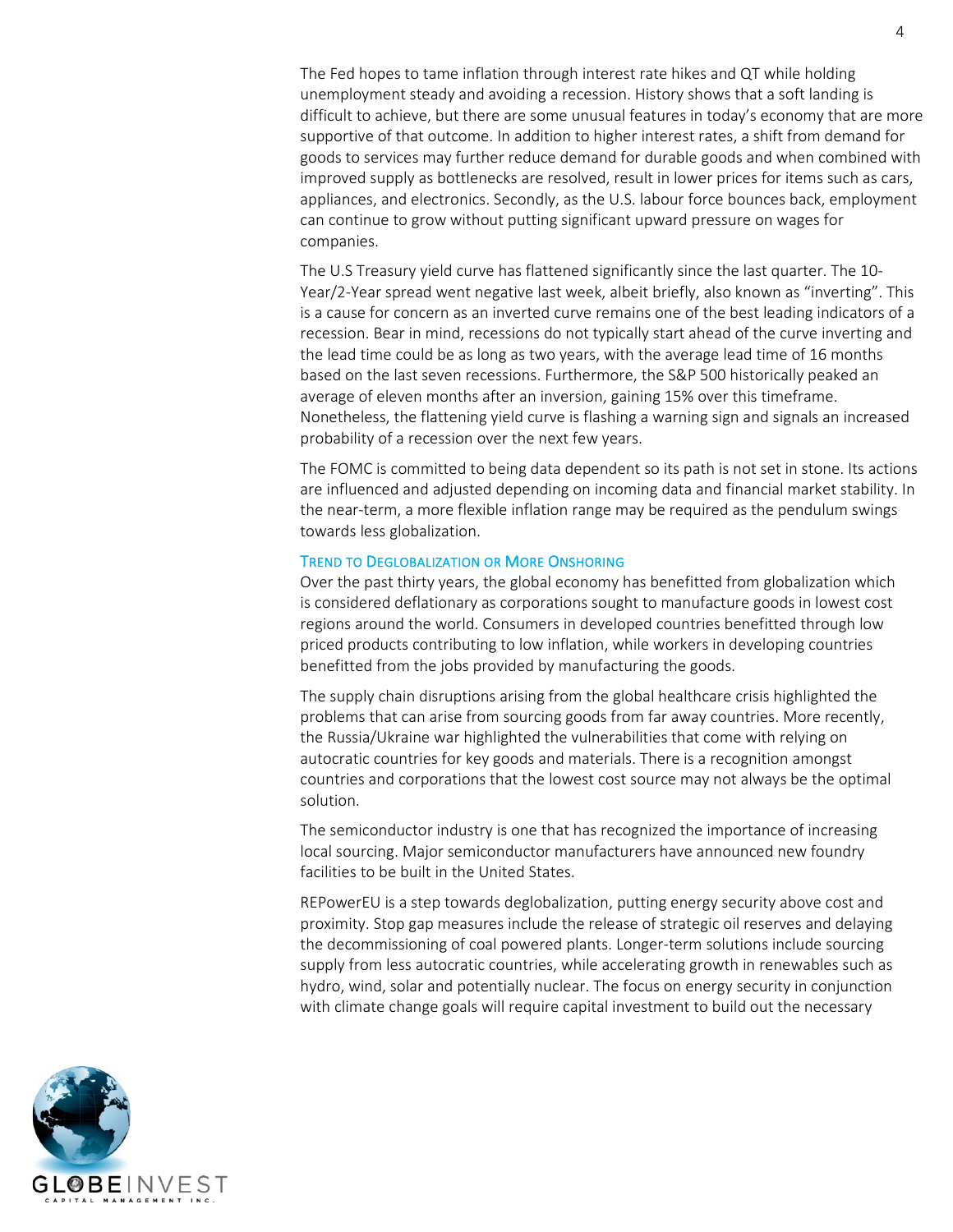infrastructure and represent a positive development for exporting nations that are politically friendly.

#### CORPORATE PROFITS

Corporate profits will be the key driver for stock price appreciation. Stock valuation is influenced by future earnings growth and interest rates. The latter is going up, so multiple expansion is unlikely to play the same role over the next decade as it did in the last.

Earnings per share for the TSX/S&P Composite Index and S&P500 Index are expected to be up 12.7% and 9.1%, respectively this year. For next year, forecasts call for profit growth of 3.6% and 9.9%, respectively. Profit margins, which are at historical highs, are expected to be maintained, indicating companies should successfully offset higher input costs by implementing price increases and productivity improvements.

Many companies have commented on an already improving supply chain which is expected to get better as the year unfolds. Management commentary on this topic in light of China's rolling shutdowns to contain COVID-19 will be a good indicator if profit margins will hold.

Share buybacks for S&P500 companies reached a record level in 2021; so far, 2022 is on pace to be even higher still. Companies typically repurchase their shares when they are confident of the future. A lower share count is also supportive for reported earnings per share.

#### **CONCLUSION**

The global economy has experienced two extreme events over the past two years which has made forecasting even more difficult than usual. Frankly, we do not know when the next recession will occur, nor does anyone else.

The geopolitical landscape is changing, potentially leading to a realignment of alliances and a restructuring of global trade. It is human nature to adapt to change and that is already underway. Change can present both challenges and opportunities. We will focus on the opportunities and companies that will benefit from them.

The security selection process for our client portfolios remains unchanged, adhering to our basic tenets of buying both reasonably valued (1) income stocks with attractive dividend yields and stable, visible future cash flows to fund annual dividend increases and (2) growth stocks with sound balance sheets, industry tailwinds, and pricing power.

Once again, we will be mailing out our Investment Policy Statements shortly for you to review. It is very important to let us know if there are any changes that would affect your financial objectives, risk tolerance or time horizon. We would appreciate your attention to this matter to ensure that your personal information is up to date.

Christine Poole, MBA, CFA

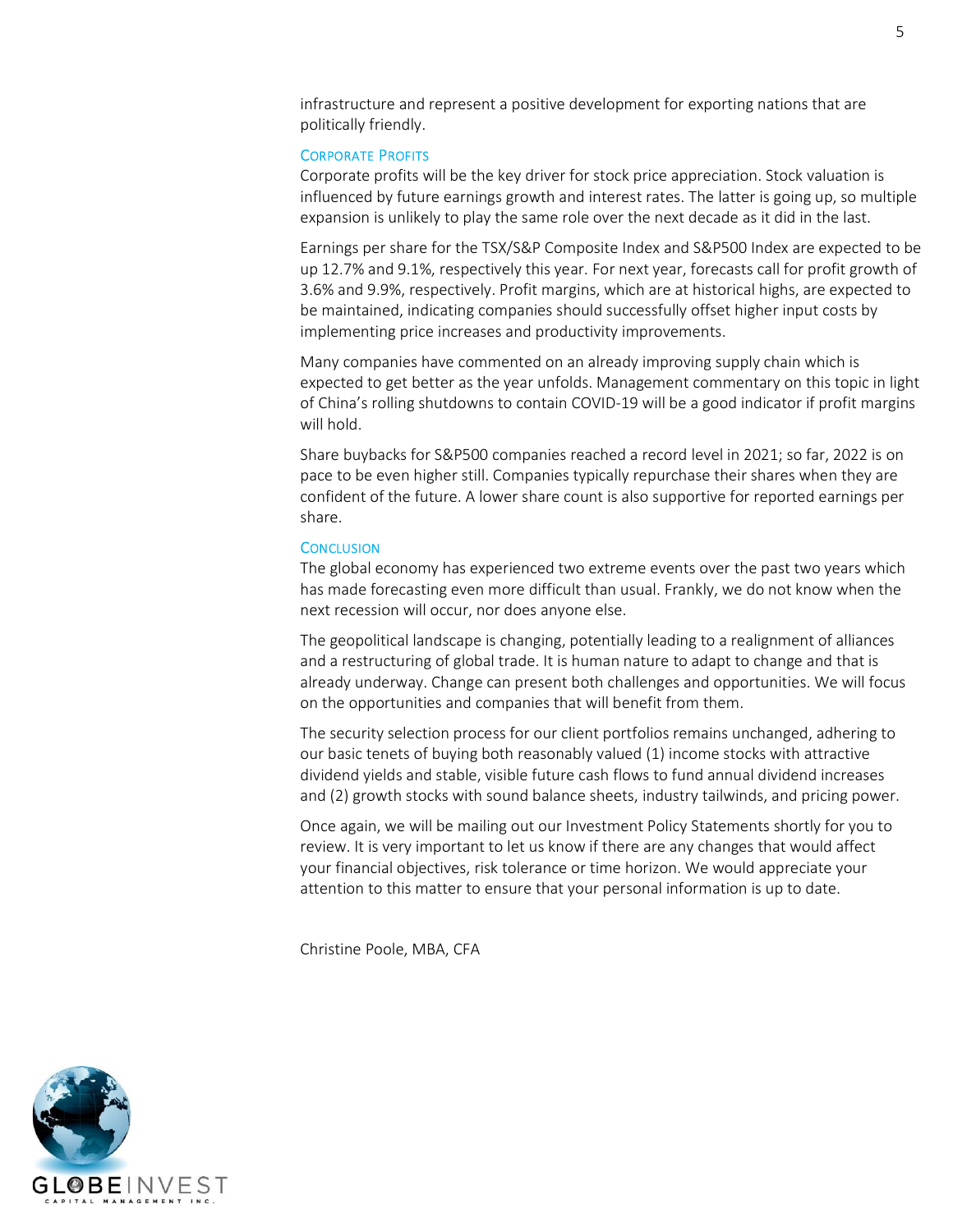#### CHART 1: Labor-force Participation Rate

-*U.S. Bureau of Labor Statistics, accessed via the St. Louis Federal Reserve*

#### CHART 2: 10 Year Breakeven Inflation Rate - *Federal Reserve Bank of St. Louis*





Note: Percent, seasonally adjusted Note: Shaded areas indicate U.S. recessions



CHART 4: NYMEX Henry Hub National Gas Futures Curve *- Refinitiv Datastream*



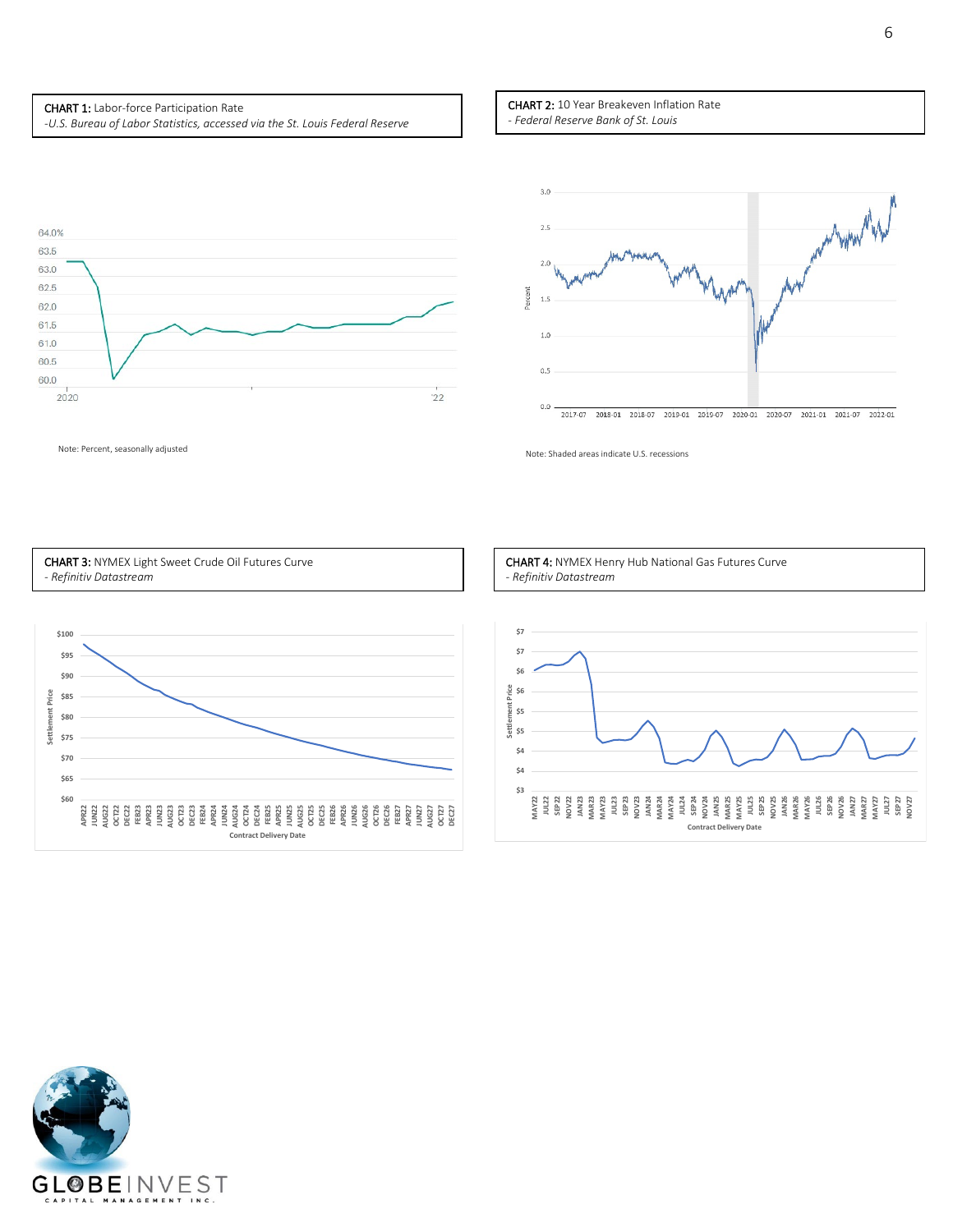CHART 5: CBOT SRW Wheat Futures Curve *– Refinitiv Datastream*







CHART 7: LME Aluminum Official Prices Curve *– The London Metal Exchange*

CHART 8: LME Copper Official Prices Curve *– The London Metal Exchange*